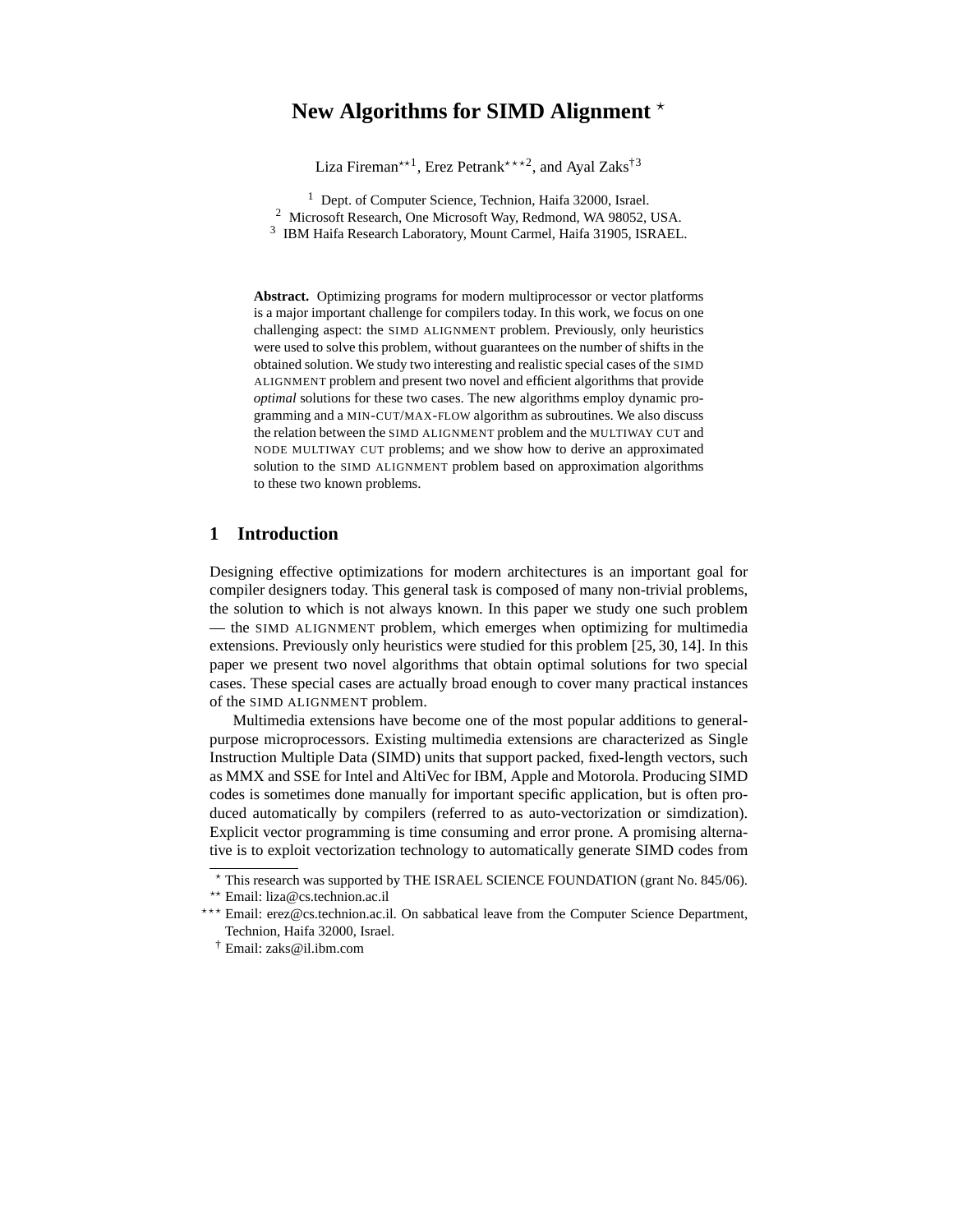programs written in standard high-level languages. However, simdization is not trivial. Some of the difficulties in optimizing code for SIMD architectures stem from hardware constraints imposed by today's SIMD architectures [25].

One restrictive hardware feature that can significantly impact the effectiveness of simdization is the alignment constraint of memory units. In AltiVec [10], for example, a load instruction loads 16-byte contiguous memory from 16-byte aligned memory address (by ignoring the least significant 4 bits of the given memory address). The same applies to store instructions. Now consider a stream: given a stride-one memory reference in a loop, a *memory stream* corresponds to all the contiguous locations in memory accessed by that memory reference over the lifetime of the loop. The alignment constraint of SIMD memory units requires that streams involved in the same SIMD operation must have matching offsets.

Consider the following code fragment, where integer arrays a, b, and c start at 16 byte aligned addresses.

**for**  $(i = 0; i < 1000; i++)$  **do**  $a[i] = b[i+1] + c[i+2];$ **end for**

The above code includes a loop with misaligned references. It requires additional realignment operations to allow vectorization on SIMD architectures with alignment constraints. In particular, unless special care is taken, data involved in the same computation, i.e.,  $a[i], b[i+1], c[i+2]$ , will be relatively misaligned after being loaded to machine registers. To produce correct results, this data must be reorganized to reside in the same slots of their corresponding registers prior to performing any arithmetic computation.

The realigning of data in registers is achieved by explicit shift instructions that execute inside the loop and therefore affect performance significantly. The problem is to automatically reorganize data streams in registers to satisfy the alignment requirements imposed by the hardware using a minimum number of shift executions. Prior research has focused primarily on vectorizing loops where all memory references are properly aligned. An important aspect of this problem, namely, the problem of minimizing the number of shifts for aligning a given expression has been studied only recently.

An alternative to performing shift operations at runtime is to modify the layout of the data in memory. This alternative suffers from several obvious limitations. In this paper the initial data alignment is assumed to be predetermined.

#### **1.1 This work**

In this work we investigate the computational complexity of the SIMD ALIGNMENT problem. A formal definition of the problem, motivation, and examples from current modern platforms appear in Section 2. The main contribution of this paper is the presentation of two new algorithms that provide *optimal* solutions for two special cases. These special cases are quite general and cover many practical instances.

*A polynomial-time algorithm for expressions with two alignments.* For expressions that contain two distinct predetermined alignments, an efficient algorithm based on solving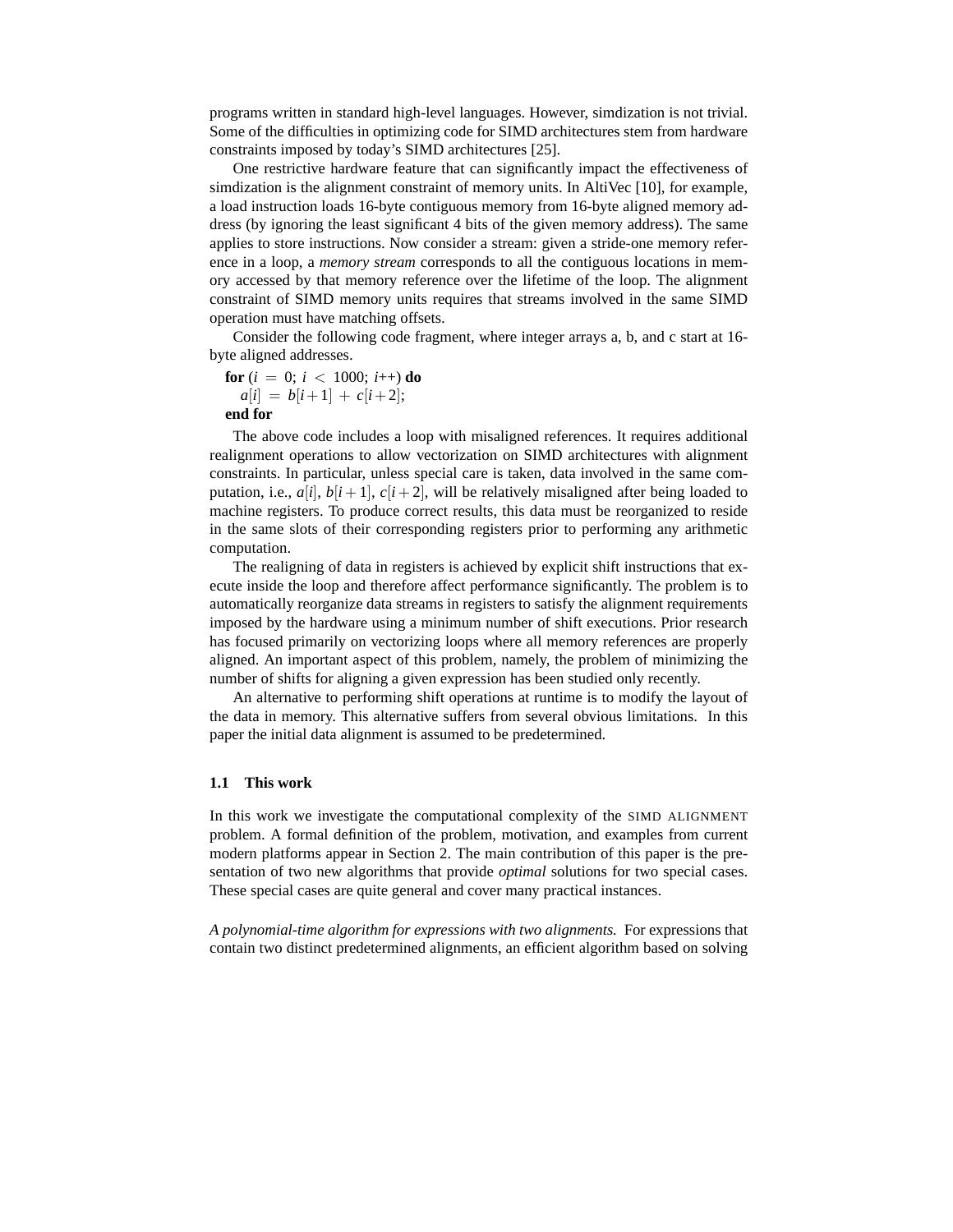a MINIMUM NODE S-T CUT problem can compute an optimal solution to the SIMD ALIGNMENT problem.

*A polynomial-time algorithm for a single-appearance tree expression.* For expressions that contain no common sub-expressions (i.e. form a tree) and where each array appears only once in the expression, an efficient algorithm based on dynamic programming can compute an optimal solution to the SIMD ALIGNMENT problem.

We stress that both cases are realistic and are common in practice. Also, the two cases do not supersede one another: one case is broader in the sense that it works on any expression, not necessarily a tree, and the other case is broader in the sense that it applies to an arbitrary number of alignments.

The SIMD ALIGNMENT problem can be mapped to the MULTIWAY CUT problem, and known algorithms for MULTIWAY CUT [11] can be used to solve the SIMD ALIGN-MENT problem. However, known hardness results [12, 5] do not hold for the SIMD ALIGNMENT problem if a shifted stream may be used in both its original form and its shifted form (see Section 9). Furthermore, the mapping to the MULTIWAY CUT problem is more involved in this case (see Section 7).

### **1.2 Organization**

In Section 2 we formally define the SIMD ALIGNMENT problem. In Section 3 we list useful heuristics proposed in the literature so far.In Section 4 we propose a graph representation of the SIMD ALIGNMENT problem, which will be used by the algorithms. In Sections 6 and 5 we present the efficient algorithms for the special case of expressions with only two alignments and for single-appearance tree expressions, respectively, and in Section 8 we present the effectiveness of these algorithms. Section 7 relates the SIMD ALIGNMENT problem to MULTIWAY CUT problems. Relevant prior art is described in Section 9 and Section 10 concludes.

## **2 An Overview of the** SIMD ALIGNMENT **Problem**

We begin by defining the SIMD ALIGNMENT problem.

### **Definition 1. The** SIMD ALIGNMENT **problem.**

**Input:** *An expression containing input operands, sub-expressions (operations) and output operands, with an alignment value assigned to every input and output operand.* **Solution:** *A specification of shifts for some input operands and operations, such that the inputs to each operation all have the same alignment values and the inputs to output operands have the desired alignment values.* **Cost:** *The number of shifts in the solution.*

Note that for each operation of the given expression, the solution may specify several shifts if the result of the operation is needed in different alignments, or it may specify no shifts at all if the result is needed only in the same alignment as its inputs. This applies to input operands as well. However, a solution is feasible only if the inputs of *each* operation and output operand are properly aligned. An elaborate description of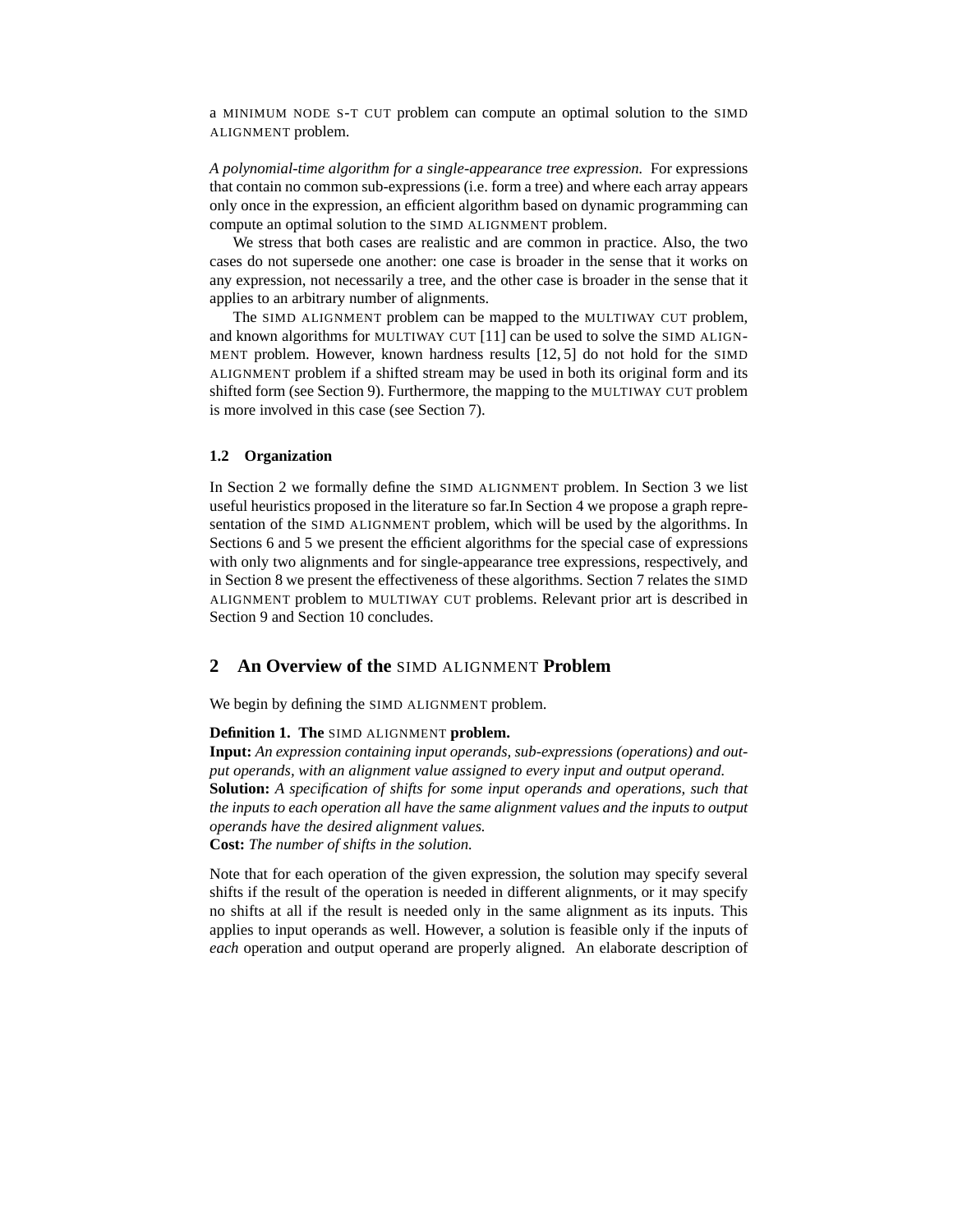how the shift operation is used with real platforms and a detailed example may be found in the thesis [15].

Shifting of data from one alignment value to another requires one shift operation but typically may require preliminary preparation of pre-loading and setting shift amount [23]. This preliminary work can often be placed before the loop where it is tolerable, whereas the shift operations themselves are part of the expression and must remain inside the loop. That is why our objective is to minimize the number of shifts.

## **3 Previous Heuristics**

Previous work concentrated on identifying operations that can be vectorized assuming all operands are aligned. Several simple heuristics have been proposed to solve the alignment problem. In this section we shortly survey these heuristics, originally presented in [14], each of which can be shown to be sub-optimal for simple realistic instances [15].

- **–** *Zero-Shift Policy.* This policy shifts each misaligned load stream to offset zero, and shifts the store stream from offset zero to the alignment of the store address. This simple policy is employed by the widespread GCC compiler [21, 24].
- **–** *Eager-Shift Policy.* This policy shifts each load stream to the alignment of the store.
- **–** *Lazy-Shift Policy.* This is a greedy policy of inserting shifts as late as possible in the expression. This policy does not specify how to break ties when different shifts may be used.
- **–** *Majority Policy.* This policy shifts each load stream to the majority of the alignments of the input and output streams, and shifts the store stream from the majority offset to the alignment of the store address.

## **4 An Abstraction of SIMD Alignment**

In what follows, it will be useful to represent instances of the SIMD ALIGNMENT problem using annotated graphs. We provide a graph representation for instances in which an array appears in the expression in one alignment only. The proposed representation may also be used in the general case, but for arrays appearing with multiple alignments the cost of the solution cannot be easily translated from graphs to expressions. This is because a single shift can be used for multiple alignments of the same array (e.g. to align both  $a[i]$  to match  $b[i+1]$  and  $a[i+1]$  to match  $c[i+2]$ ). Note, however, that this does not hold if only two distinct alignments are considered, as is the case in Section 6.

We call an expression in which each array appears with one alignment only a *singleappearance expression*. Most of the techniques employed in this paper relate to the study of graph algorithms. The representation of a single-appearance expression as a directed graph is the standard representation of expressions as graphs, except for two modifications. First, we add alignment labels to the nodes. Second, all appearances of the same array are represented by a single node. The nodes that represent the input and output streams are associated with alignment labels that signify the initial and final alignments, respectively, and the name of the array. Each operation (sub-expression) is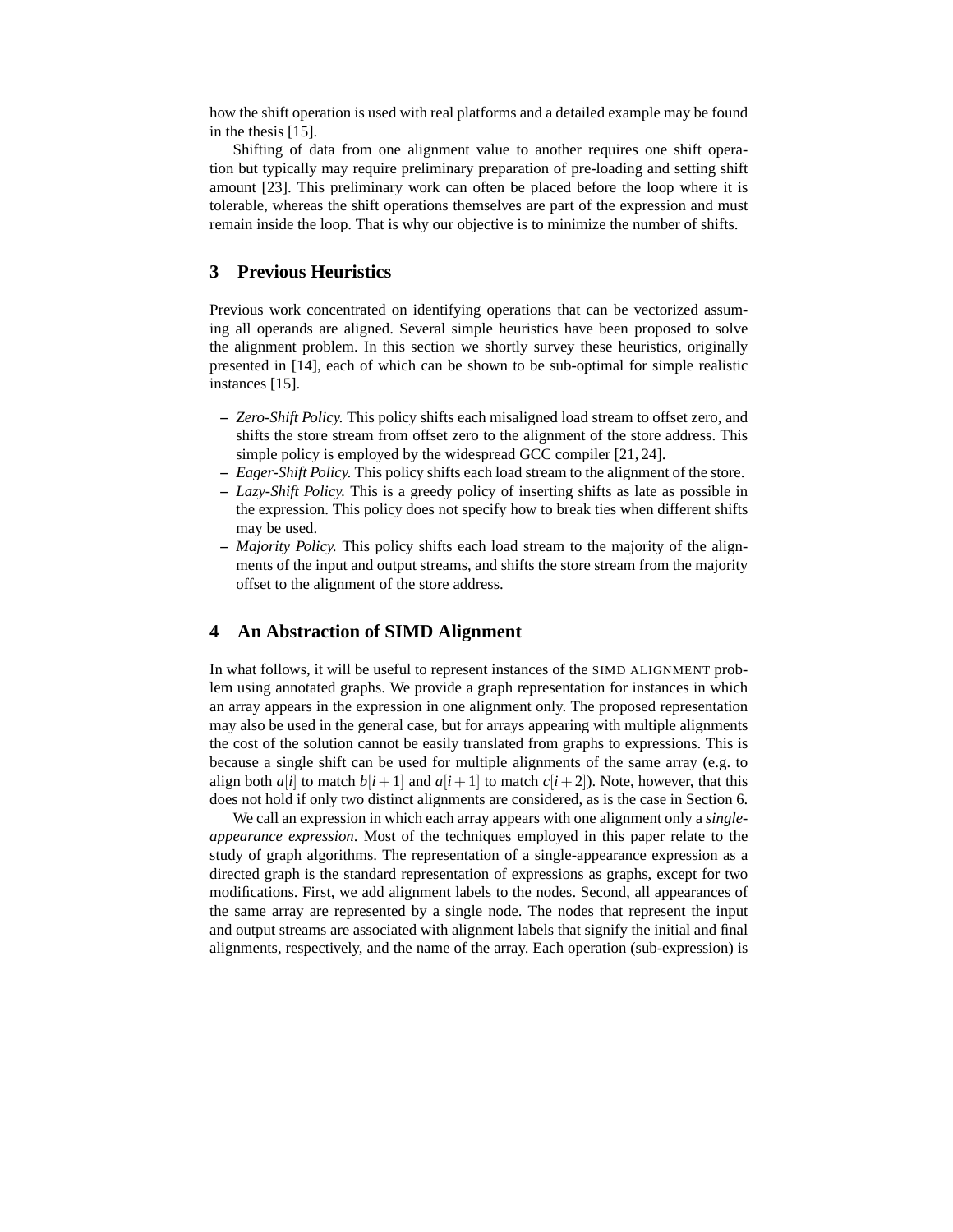also represented by a graph node. The operation nodes are labelled with the operation they carry. The nodes for input streams of an operation are connected to the node of the operation by incoming edges.

Consider the following example:

**for**  $(i = 0; i < 1000; i++)$  **do**  $a[i+3] = b[i+1] * c[i+2] + c[i+2] * d[i+1];$ **end for**

The corresponding graph representation for the above expression is shown in Figure 1. This graph has three leaves (input nodes) labelled  $1(b)$ ,  $2(c)$ ,  $1(d)$  and one root (output node) labelled  $3(a)$ . The labels signify the initial and final alignments and the array names. The operation nodes are labelled with the operation they represent. Note that the graph in this example in not a tree. It is a Directed Acyclic Graph (DAG).



**Fig. 1.** A graph representation of  $a[i+3] = b[i+1] * c[i+2] + c[i+2] * d[i+1]$ .

### **4.1 A solution to a graph representation of a single-appearance**

An important property of the expression execution is that once we shift a stream, we can use the shifted stream repeatedly without paying more shifts. In addition, even if we shift a stream we can still use its original alignment. We consider this property in the solution representation and its cost definition.

A solution to the graph representation of a single-appearance SIMD ALIGNMENT problem is a labelling of the nodes. The cost of a solution for the graph  $G(V,E)$  is the sum of the costs  $c(v)$  associated with each node  $v \in V$ , where  $c(v)$  is the number of distinct labels of *v*'s successor nodes that are also different from the label of *v*. We claim that this cost of the graph solution is equal to the cost of the corresponding solution of the expression. We interpret the solution to the graph as shifting specifications for the expression execution as follows. Each operation is executed at the alignment that is the label of its corresponding node in the graph. A stream represented by node *v* should be shifted from the alignment represented by its label to the alignments of its successors (if different from its own). This specifies a valid execution of the expression because all operations have their input stream shifted to the same alignment. We need to show that the computed cost represents the minimal number of shifts required to execute the operations at the alignment specified by the graph solution. The expression is a singleappearance expression and therefore a shift must be done for a node if its successors do not have the same label. If an array appears with more than one alignment in the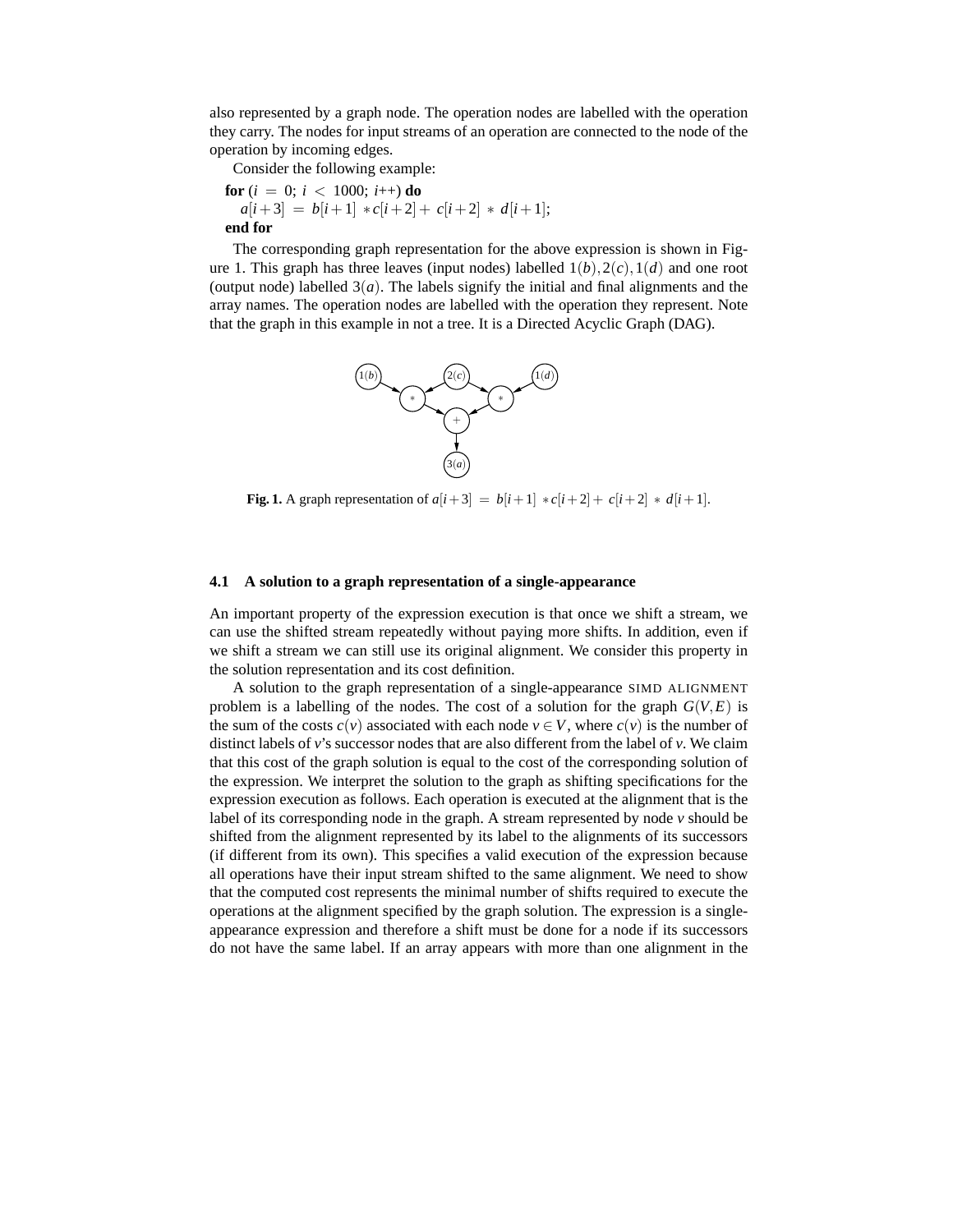expression, shifting it once could save shift to another use of this array. We do not deal with sharing shifts among multiple alignment appearances of input operands or subexpressions. Therefore, the cost of the solution for a graph is exactly the number of shifts that should be executed in order to compute the expression with the alignments specified by the graph solution. In Figure 2 we show an example of a graph with a given solution.



**Fig. 2.** A graph that exemplifies the cost of SIMD.

The labelling shown in Figure 2 costs only two shifts, because the descendants of *v* have only two distinct shift labels that are also different from its own label (2 and 3). Therefore,  $\nu$  should be shifted from alignment 1 to alignments 2 and 3, enabling the execution of the rest of the computation without any further shift.

We are now ready to define the problem SIMDG.

#### **Definition 2 (The SIMDG Problem).**

**Input:** (*G*,*L*) *where G*(*V*,*E*) *is a DAG representation of a single-appearance expression and L is a set of predetermined shift labels for the source and sink nodes.* **Solution:** *a labelling c for all nodes, which is an extension of the given labelling L.* **Cost function:** *for a labelling c the cost is:*

$$
\sum_{v \in V} |\{c(u) : \exists u \in S(v) \ c(u) \neq c(v)\}|
$$

*where*  $S(v)$  *is the set of successor nodes of v.* **Goal:** *finding a solution with minimum cost.*

From this point on we stick to the graph representation and consider the SIMDG problem rather than the original SIMD ALIGNMENT problem.

## **5 A polynomial-time algorithm for single-appearance tree expressions**

In this section we deal with expressions having an arbitrary number of alignments, but whose graph representations form a tree and any array appears in the expression at most once. We show that the SIMD ALIGNMENT problem can be solved in polynomial-time using dynamic programming in such cases.

In what follows, we consider the SIMD ALIGNMENT problem in its graph representation as defined in Section 4 and denote the input graph by  $T = (V, E)$ . The graph *T*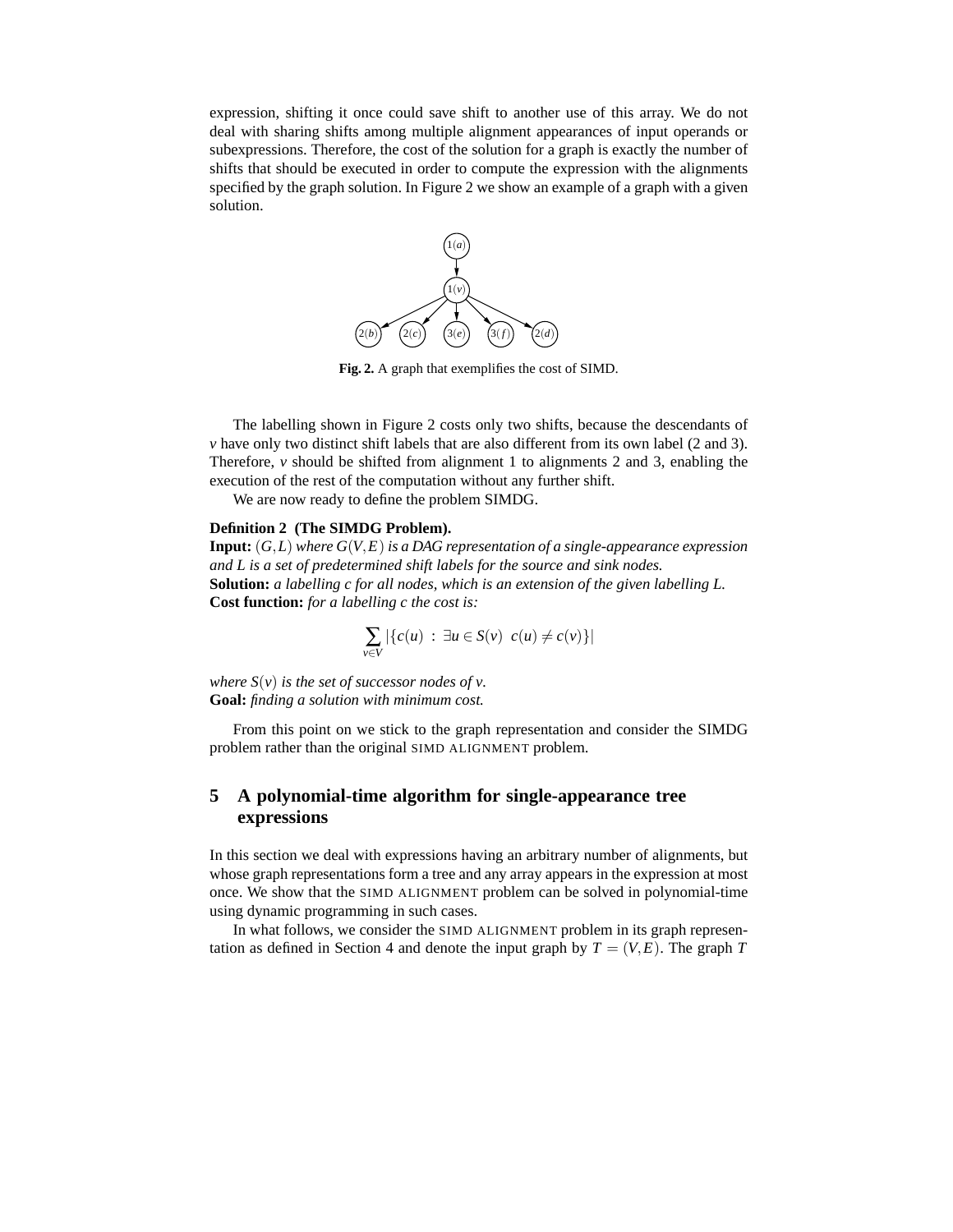is a directed tree, with edges oriented from leaves to root. We further denote by *I* the set of all predetermined alignment labels appearing in the leaves and the root of the given tree. We consider only solutions that restrict the labelling of the inner nodes to alignment labels in *I*. The optimal solution is again among the considered solutions.

A *solution* to the graph representation of a SIMD ALIGNMENT problem is again an *alignment labelling of the operation nodes in the graph*, i.e., a complete alignment labelling of the entire graph. Such a labelling can be translated into a solution for the SIMD ALIGNMENT associated instance in the following way. For every edge  $(u, v) \in E$ connecting nodes of different labels:  $c(u) \neq c(v)$ , a shift is introduced from alignment  $c(u)$  to alignment  $c(v)$ . Clearly, any labelling of the graph represents a *feasible* solution (though not necessarily an optimal one). The cost of a solution is equal to the number of such shifts, because shifts cannot be reused (the out-degree is 1).

## **Definition 3.** *We say that a graph edge is a* shift edge*, with respect to a given alignment labelling of a tree, if its two incident nodes have distinct labels.*

The dynamic programming algorithm computes incremental solutions to the problem by considering larger and larger subtrees. The optimal solution of a subtree is computed using the values computed for its immediate subtrees. In particular, let  $\nu$  be a node in the tree *T* and consider the subtree  $T_v$  of *T* rooted at *v*. For each possible alignment *i*  $\in$  *I*, denote by *OPT<sub>T</sub>*(*v*,*i*) the minimum number of shift edges required by any labelling of  $T_v$  that assigns label *i* to node *v*. Note that the optimal labelling and the corresponding cost may be different for different *i*'s in *I*.

The dynamic programming algorithm computes the entries of a matrix *val* with an entry *val*(*v*,*i*) for each node *v* and each possible shift  $i \in I$ . For each node *v*, the entry *val*(*v*,*i*) represents a partial solution for  $T_v$  such that  $val(v, i) = OPT_T(v, i)$ . After computing the values  $val(v, i)$  for all nodes v and alignments *i*, the algorithm uses them to label the tree optimally.

Recall that the tree representing the expression has leaves representing the input operands and a root representing the output. The edges are directed from the leaves to the root. The algorithm (see Algorithm 1) iterates over the nodes of the tree in topological order (starting from leaves and reaching the root at the end), filling the rows in the matrix  $val(v, i)$ . The base of this computation are the leaves for which a predetermined alignment label is provided. For each leaf  $\nu$  we set the value of  $val(v, i)$  to be 0 if *i* is the predetermined alignment of  $v$  and  $\infty$  otherwise. Then, the inner nodes of the tree are traversed in topological order, such that a node is visited after all its predecessors in the tree have been visited. The value of  $val(v, i)$  for a node v with label *i* is computed by adding the costs associated with all incoming edges  $(u, v) \in E$ , where each such cost is the minimum of  $val(u, j) + I_{(i \neq j)}$  taken over all  $j \in I$ , where  $I_{(i \neq j)}$  is 1 if  $i \neq j$  and 0 otherwise. Finally, the algorithm considers the entry  $val(v, i)$  where *v* is the root node and  $i = s<sub>v</sub>$  is the predetermined alignment of the root as the cost of the solution. It is shown in the proof that this process computes  $val(v, i)$  so that  $val(v, i) = OPT_T(v, i)$ , for each node  $v$  and  $i \in I$ .

Next, the tree is traversed from root to leaves in order to label all inner vertices in a consistent manner that matches the minimum number of shift edges. Given that each vertex has only one outgoing edge, its value is determined once, creating no conflicts.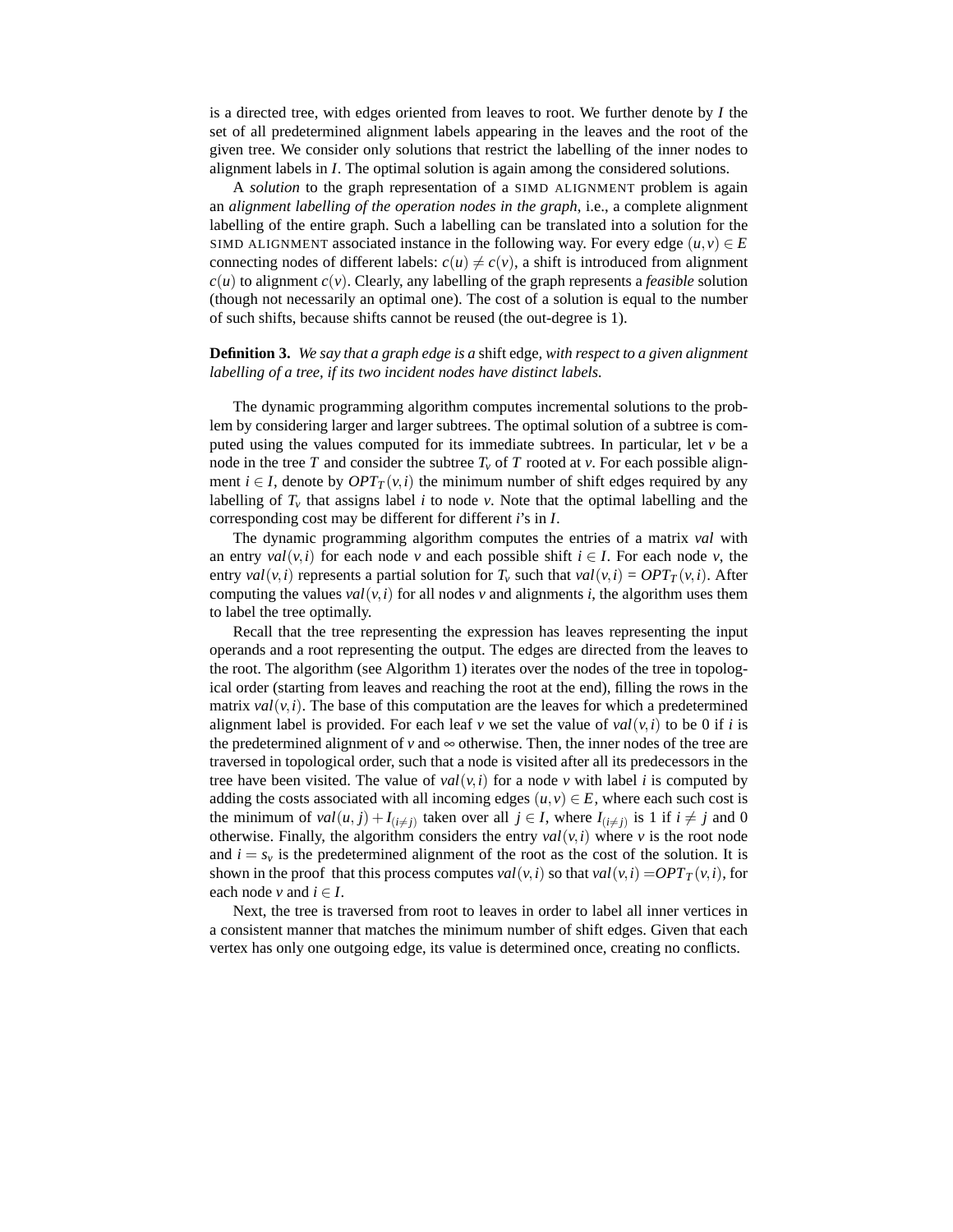**Algorithm 1** Solving a Single-Appearance Tree expression.

**Input:** a tree  $G(V, E)$  with the leaves and root having predetermined labels. **Output:** a labelling  $s(v)$  for all vertices. 1: **for** every node *v* in topological order (from leaves to root) **do** 2: **for** every  $i \in I$  **do** 3: **if** *v* is a leaf, having predetermined alignment label  $s_v$  then 4:  $val(v, i) = \begin{cases} 0 & i = s_v \\ \infty & i \neq s_v \end{cases}$ 5: **else** 6:  $val(v, i) = \sum_{u: (u \to v) \in E} \min_{j} \{ val(u, j) + I_{(i \neq j)} \}$ 7: where  $I_{i \neq j}$  equals 1 if  $i \neq j$  and 0 otherwise 8: **end if** 9: **end for** 10: **end for** 11: Set  $s(v) = s_v$  for root and leaf nodes 12: **for** every node *u* in reverse topological order from root (excluding) to leaves (excluding) **do** 13: Let *v* be the unique successor of *u*:  $(u \rightarrow v) \in E$ . 14:  $s(u) = \operatorname{argmin}_j \{ val(u, j) + I_{s(v) \neq j} \}$ 15: where argmin<sub>j</sub> is an index *j* for which the value  $val(u, j) + I_{s(v) \neq j}$  is minimal. 16: **end for**

For a rigorous proof of correctness the reader is referred to the thesis [15]. The complexity of Algorithm 1 is governed by line 6 in which the algorithm computes the entries of the matrix *val*. There are  $k|V|$  entries in this matrix where  $k = |I|$ , and for every node  $v \in V$  we add  $d^-(v)$  addends each requiring k comparisons, where  $d^-(v)$  is the in-degree of *v* in the tree. Hence the total complexity of the algorithm is  $O(k \sum_{v \in V} d^{-}(v)k) = O(k^2|E|) = O(k^2|V|).$ 

## **6 A polynomial-time algorithm for expressions with only two alignments**

In this section we present a polynomial-time algorithm for a restricted SIMD ALIGN-MENT problem. We restrict the expression to be a SIMDG expression (and in particular, a single-appearance expression) that contains only two distinct predetermined alignments associated with the input and output operands. Note that such restricted cases can appear in practice, when there are only two possible alignment values (0 and 1, e.g. when vectorizing for pairs of elements) or when more than 2 alignment values exist but all input and output operands are confined to two values (not necessarily 0 and 1).

Our algorithm uses a variant of the standard cut problem in graphs. In this variant, the cut is specified by nodes and not by edges. Let us first define a node cut in a graph.

#### **Definition 4. A node s-t cut [1].**

*Given a connected undirected graph*  $G = (V, E)$  *and two specified vertices s,t*  $\in V$ *, for which*  $(s,t) \notin E$ , a node s-t cut *is a subset of*  $V \setminus \{s,t\}$  *whose removal from the graph disconnects the vertices s and t from each other.*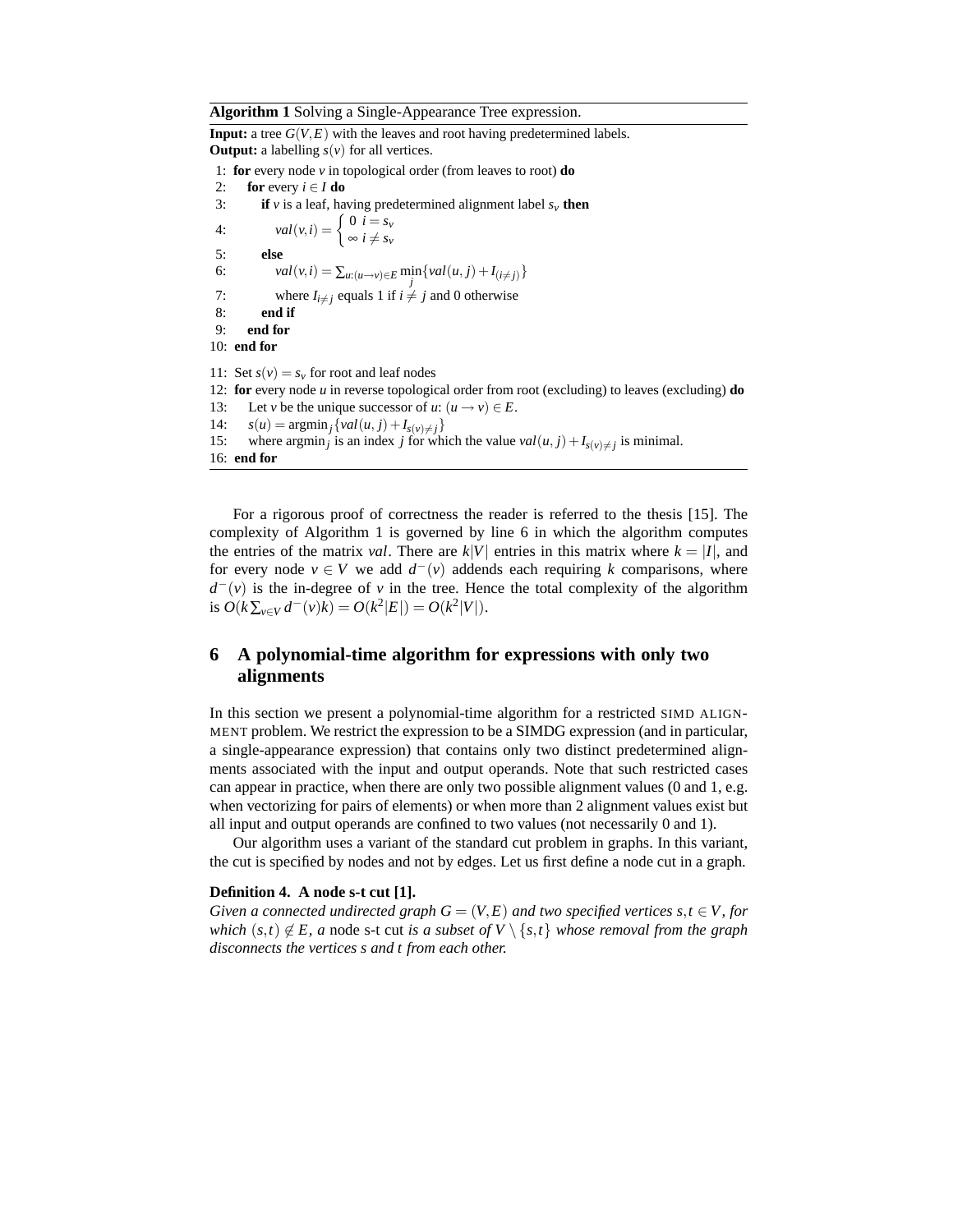We now define the MINIMUM NODE S-T CUT problem that we use to solve the variant of the SIMD ALIGNMENT problem restricted to two alignments. An optimal solution to the MINIMUM NODE S-T CUT problem can be constructed in polynomial time using a max-flow algorithm [1, 9].

### **Definition 5.** MINIMUM NODE S-T CUT **problem.**

**Input:** *a connected, undirected graph*  $G = (V, E)$  *and two specified vertices s,t*  $\in V$ *, for which*  $(s,t) \notin E$ .

**Problem:** *find a node s-t cut with a minimum number of nodes.*

Given an expression as an input to the SIMD ALIGNMENT problem, we represent it as a graph and then use an algorithm for MINIMUM NODE S-T CUT to construct a minimum node s-t cut, which is then used to provide a solution to our original problem in terms of minimum shifts.

Algorithm 2 for handling two alignments proceeds as follows. We start by considering the directed graph  $G = (V, E)$  that represents the SIMD ALIGNMENT expression. Denote the two alignments by 0 and 1 for clarity; the algorithm depends neither on the values of the alignments nor on the possible number of alignments. We construct an undirected graph *H* by performing the following actions to the graph *G*. First, each pair of nodes *u* and *v* that share a common successor node *w* (that is:  $(u, w)$ ,  $(v, w) \in E$ ) are connected by an edge  $(u, v)$ , if not already connected<sup>4</sup>. The direction of this  $(u, v)$  edge is immaterial, as we will be ignoring the directions of the edges *E* from now on. We further add two "terminal" nodes  $s_0$  and  $s_1$  that serve as source and target nodes *s* and  $t$  for the MINIMUM NODE S-T CUT problem. An edge is added between  $s_0$  and each node whose alignment label is predetermined to 0, and similarly for  $s<sub>1</sub>$ . In addition, sink nodes (which do not feed other nodes, but typically store into memory) are not expected to host shifts and should refrain from being cut nodes. This can be accomplished by merging each terminal node with all sink nodes connected to it, or by assigning infinite capacity (for max flow routine below) to sink nodes with predetermined labels<sup>5</sup>. Denote by *H* the obtained graph.

Next, we find a minimum node s-t cut *C* in *H*. Finding a solution to the MINIMUM NODE S-T CUT problem is possible in polynomial time using MAX FLOW algorithms [1, 9]. Denote by  $G'$  the (undirected) graph obtained by removing the cut  $C$  from  $H$ . Clearly  $s_0$  and  $s_1$  belong to *G*<sup> $\prime$ </sup> and there is no path connecting  $s_0$  and  $s_1$  in *G*<sup> $\prime$ </sup>. As the cut is in nodes, there may be more than two connected components on *G* . All nodes in the component  $S_0$  that contains  $s_0$  are labelled 0 and all nodes in the connected component  $S_1$  that contains  $s_1$  are labelled 1. We now return to the original (directed) graph *G* to label the remaining nodes. The labelled predecessor nodes (excluding those that belong to *C*) of each yet-unlabelled node must all have the same label, because every pair of such predecessors has been connected by an edge in *H*. We label each un-labelled node by the label of its predecessors. Source nodes (without predecessors) may belong to *C*, typically have predetermined labels which they retain. All remaining nodes are labelled

<sup>4</sup> Graphs with such additional edges are sometimes called *moral*, stressing that the parents of each node are "married". Note however that a parent may have more than one spouse.

<sup>5</sup> If a sink node does not have predetermined alignment, it will not belong to any minimum node-cut due to the "morality" property.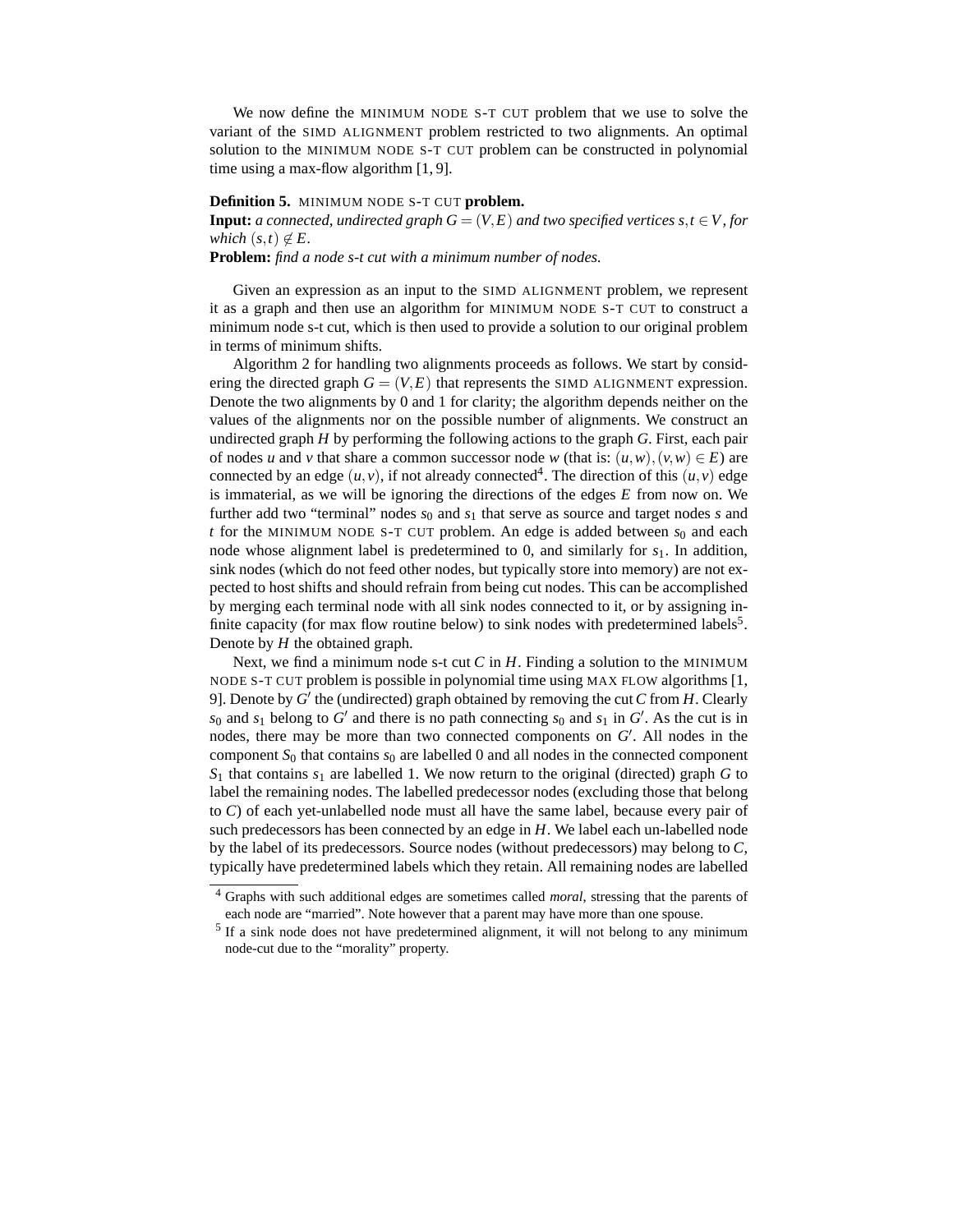0 (we could label them 1 as well). Finally, a shift is provided for each node of the cut, to be applied to the result of the corresponding operation (i.e. *after* the operation is executed), from the label of the cut node to the "other" label (of one or more successor nodes).

*An example.* Consider the following code and its corresponding DAG which appears in Figure 3 (a). Two shifts are required to compute this expression.

**for** 
$$
(i = 0; i < 1000; i++)
$$
 **do**  
\n $f[i] = (a[i+1] * b[i+1] + a[i+1] * c[i+1])$   
\n $+ (a[i+1] * d[i] + a[i+1] * e[i]);$ 

**end for**



**Fig. 3.** (a) The DAG corresponding to  $f[i] = (a[i+1] * b[i+1] + a[i+1] * c[i+1]) +$  $(a[i+1] * d[i] + a[i+1] * e[i])$ . (b) A minimum node  $s_0 - s_1$  cut for the corresponding graph H.

Algorithm 2 produces the graph *H* with two additional terminals  $s_0$  and  $s_1$ , and parent-connecting edges. It then finds a node-cut as in Figure 3 (b). We mark the cut nodes by encircling them with a bold line. The sets  $S_0$  and  $S_1$  are also marked.

Finally, we interpret the cut nodes as creating shifts in the computation. Array *a* is shifted from alignment 1 to alignment 0 (this is node  $v_3$  in the cut). As previously stressed, even though the array *a* is shifted, it may still be used with its original alignment. Node  $v_{10}$  is the other cut node, therefore, the result of the computation  $a[i+1]*b[i+1]+a[i+1]*c[i+1]$  is shifted from alignment 1 to alignment 0, enabling the execution of the final computation. Note that node  $v_8$  has two predecessors both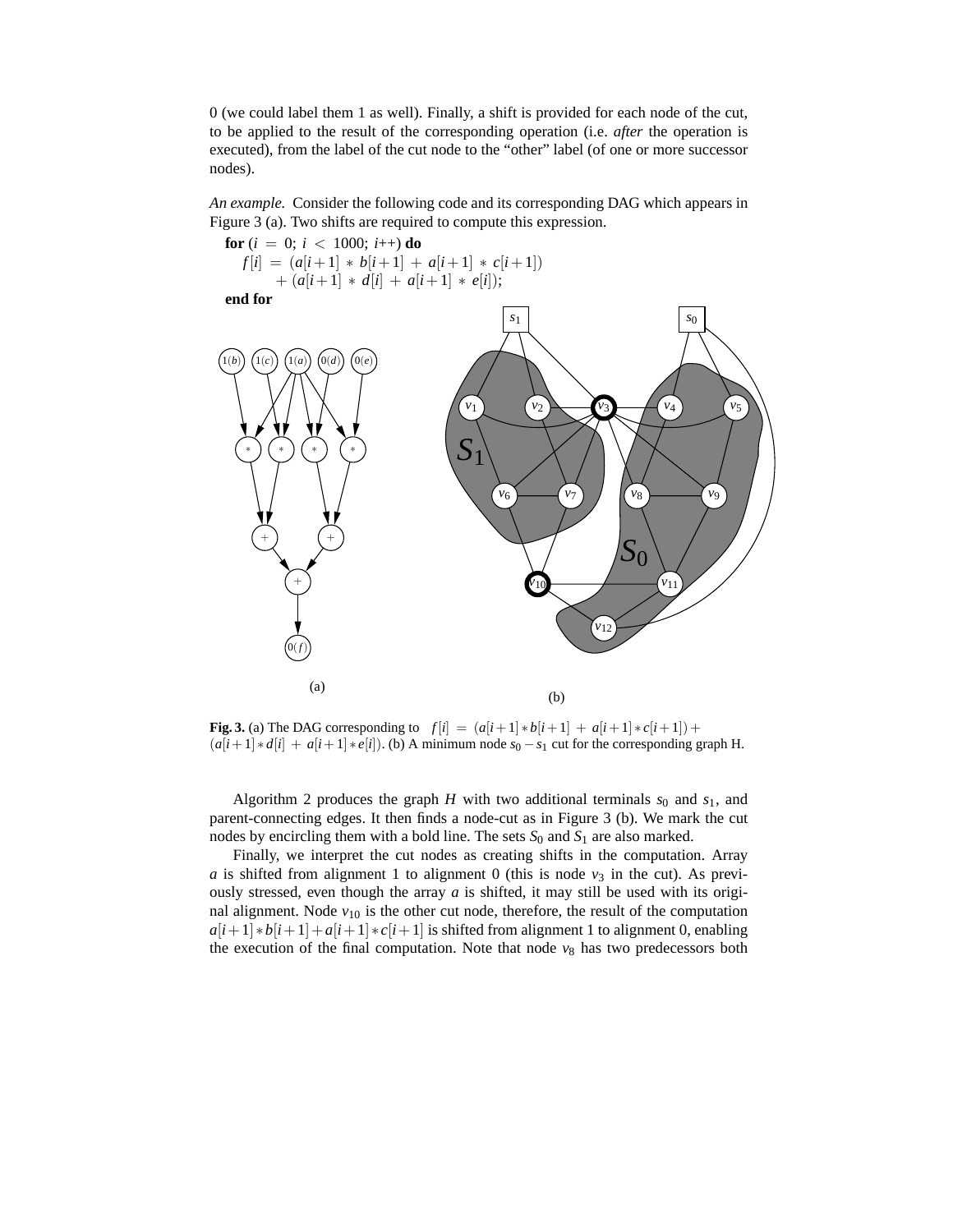with predetermined labels:  $v_3$  and  $v_4$ . The label of  $v_8$  is set to the (predetermined) label of  $v_4$ , because  $v_4$  is not a cut-node (as opposed to  $v_3$ ).

For a rigorous proof of correctness the interested reader is referred to the thesis [15]. The complexity of the algorithm is governed by the node cut phase whose complexity is  $O((|V|_H)^2 \cdot |E|_H) = O(|V|^2 \cdot |V|^2) = O(|V|^4)$  [9], implying that the complexity of Algorithm 2 is  $O(|V|^4)$ .

## **7 The** MULTIWAY CUT **and the** NODE MULTIWAY CUT **Problems**

We now compare the SIMDG alignment problem to the MULTIWAY CUT and the NODE MULTIWAY CUT problems. We show the relations and the differences between the SIMDG problem and these two known problems.

**Definition 6 (Multiway Cut).** *Given an undirected graph G*(*V*,*E*) *and a set of terminals*  $S = \{s_1, s_2, \ldots, s_k\} \subseteq V$ , *a* multiway cut *is a set of edges whose removal disconnects the k terminals from each other. The Multiway Cut Problem is the problem of finding a multiway cut with minimum weight, where the weight is the sum over the weights of the cut-edges.*

Multiway cuts appear, for example, in the problem of loop fusion for optimal reuse [13, 18, 16].

**Definition 7 (Node Multiway Cut).** *Given an undirected connected graph G*(*V*,*E*) *and a set of terminals*  $S = \{s_1, s_2, \ldots, s_k\} \subseteq V$ , a node multiway cut *is a subset of*  $V \setminus S$ *whose removal disconnects the k terminals from each other. The* NODE MULTIWAY CUT *Problem is the problem of finding a node multiway cut with minimum weight. Here the weight of the cut is the sum of the weights of the cut-nodes.*

We stress the difference between the above problems using the example in Figure 2. A minimal multiway cut for the undirected graph corresponding to the graph in Figure 2 includes **three** edges — when  $\nu$  is labelled 3. A minimal *node* multiway cut for this graph includes a **single** node —  $v$ . An optimal solution to the SIMDG problem for this graph costs **two** shifts — when  $v$  is labelled 1, indicating that it should be shifted to label 2 and to label 3. We now state the relations between the problems without proofs and derive approximation algorithms from them. (For more motivation and full proofs see [15].)

**Lemma 1.** *Every approximation algorithm to the* MULTIWAY CUT *problem with approximation ratio r provides an approximation algorithm to the SIMDG problem with approximation ratio deg*( $G$ )  $\cdot$ *r where deg*( $G$ ) *is the maximum degree of graph G.* 

**Lemma 2.** *Every approximation algorithm to the* NODE MULTIWAY CUT *problem with approximation ratio r yields an approximation algorithm with approximation ratio* (*k*− 1)·*r for the SIMDG problem.*

For the MULTIWAY CUT problem there exist a (2-2/k)-approximation algorithm and a 3/2-approximation algorithm. For the NODE MULTIWAY CUT problem there exists a (2-2/k)-approximation [29]. Therefore we can deduce the following.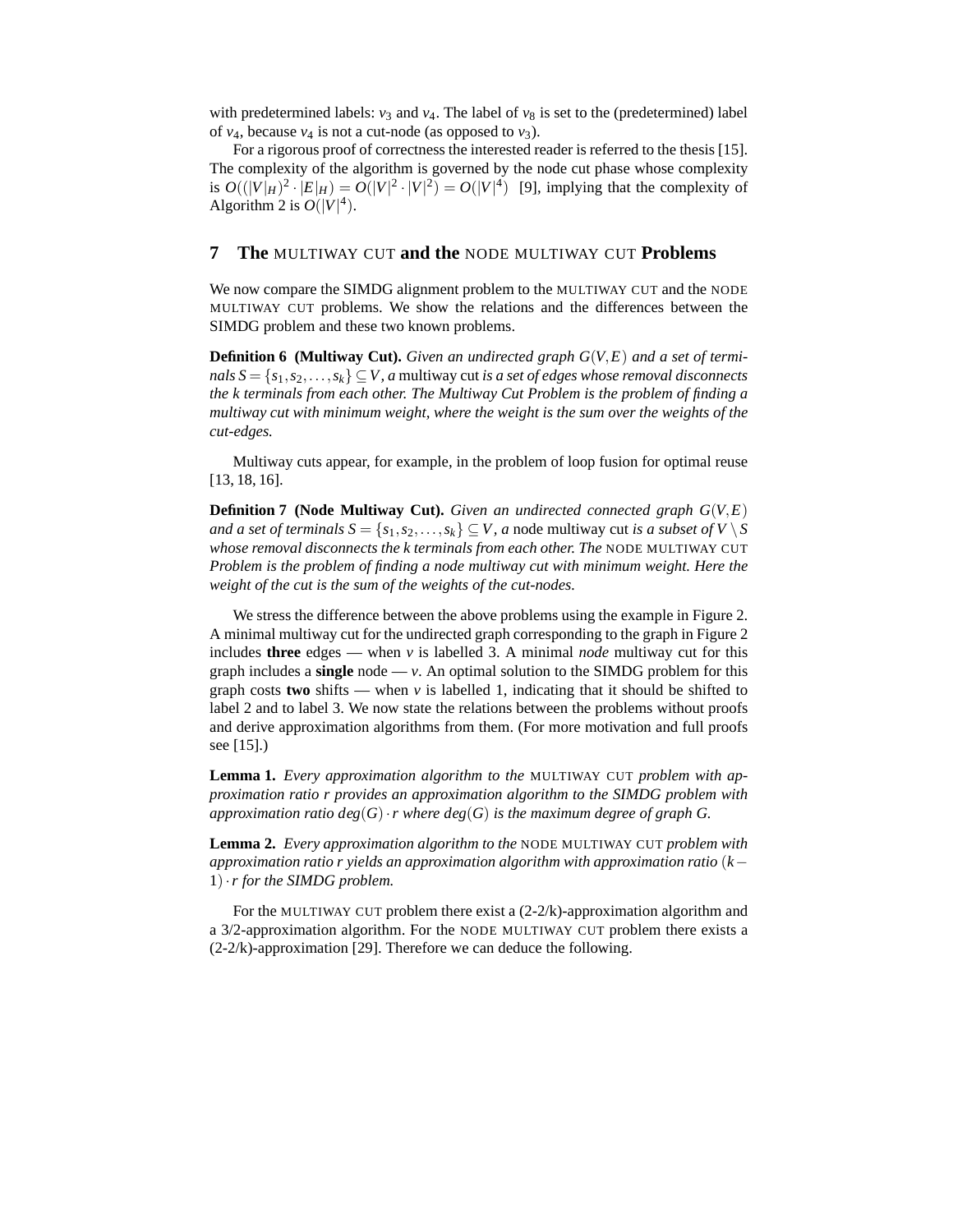**Corollary 1.** *Using the* MULTIWAY CUT *approximation algorithms and Lemma 1 yield* approximation algorithms for the SIMDG problem of approximation ratios  $deg(G)$ .  $(2-2/k)$  *and deg*(*G*) · 3/2*.* 

**Corollary 2.** *Using the* NODE MULTIWAY CUT *approximation algorithm and Lemma 2, we obtain an approximation ratio of*  $(2-2/k) \cdot (k-1)$  *for the SIMD ALIGNMENT problem.*

## **8 Results**

In Sections 6 and 5 we provided optimal algorithms for two special cases. In this section we demonstrate the practical advantage of using these algorithms compared to the heuristics mentioned in Section 3.

The effectiveness of Algorithm 1 was tested on complete binary tree expression graphs of various depths. Denote by *k* the number of possible different alignments in the tree. For each depth *d* we consider the full binary tree of depth *d* and randomly generate the alignments (shift labels) of the input vertices (the leaves) and the alignment of the output vertex (the root) in the range of 1 to *k*. We also let the bound *k* range from 2 to 7. For the trees randomly obtained as above, we ran Algorithm 1 and each heuristic described in Section 3. Table 1 tells for how many of the random trees (of depth *d* and *k* different alignments) none of the heuristics matched the optimal solution obtained by Algorithm 1. Note that as the size of the tree grows, the percentage of trees in which Algorithm 1 outperformed all of the heuristics grows rapidly. For intuition on where the heuristics fail the reader is referred to the thesis [15].

| k | $d=3$ | $d=5$               | $d=8$ |  |
|---|-------|---------------------|-------|--|
|   |       | 224.2% 94.6% 98.5%  |       |  |
|   |       | 3 28.4% 96.7% 98.8% |       |  |
|   |       | 4 32.7% 95.4% 99.3% |       |  |
|   |       | 5 27.4% 96.6% 98.1% |       |  |
|   |       | 6 26.3% 94.7% 99.0% |       |  |
|   |       | 7 29.2% 95.3% 98.7% |       |  |
|   |       | 8 30.7% 96.4% 99.0% |       |  |

**Table 1.** The percentage of test-runs in which Algorithm 1 outperformed all heuristics

| width depth | $\overline{3}$                |                               |  |  |
|-------------|-------------------------------|-------------------------------|--|--|
| 3           |                               | 23.0% 18.8% 30.5% 17.3% 24.3% |  |  |
|             | 23.4% 21.5% 26.3% 35.2% 29.6% |                               |  |  |
| 5           |                               | 23.3% 38.4% 28.8% 31.0% 24.7% |  |  |
| 6           |                               | 27.1% 32.2% 24.9% 38.1% 46.4% |  |  |
| 7           | 37.4% 50.3% 32.3% 34.6% 45.4% |                               |  |  |
| 8           | 33.2% 34.3% 53.2% 42.8% 53.8% |                               |  |  |
| 9           | 45.6% 38.8% 40.3% 37.6% 48.9% |                               |  |  |

**Table 2.** The percentage of test-runs in which Algorithm 2 outperformed all heuristics

We now turn to examine the case of a general DAG with only two possible shift labels in their input and output vertices. The effectiveness of Algorithm 2 was tested on layer graphs of various depths and widths. Given the depth *d* and the width *w*, the vertices are determined and (assuming that operations are binary) two parents are randomly selected for each node. Random shift labels out of the two possible alignments are then assigned to the input and output nodes. Again, Algorithm 2 and all heuristics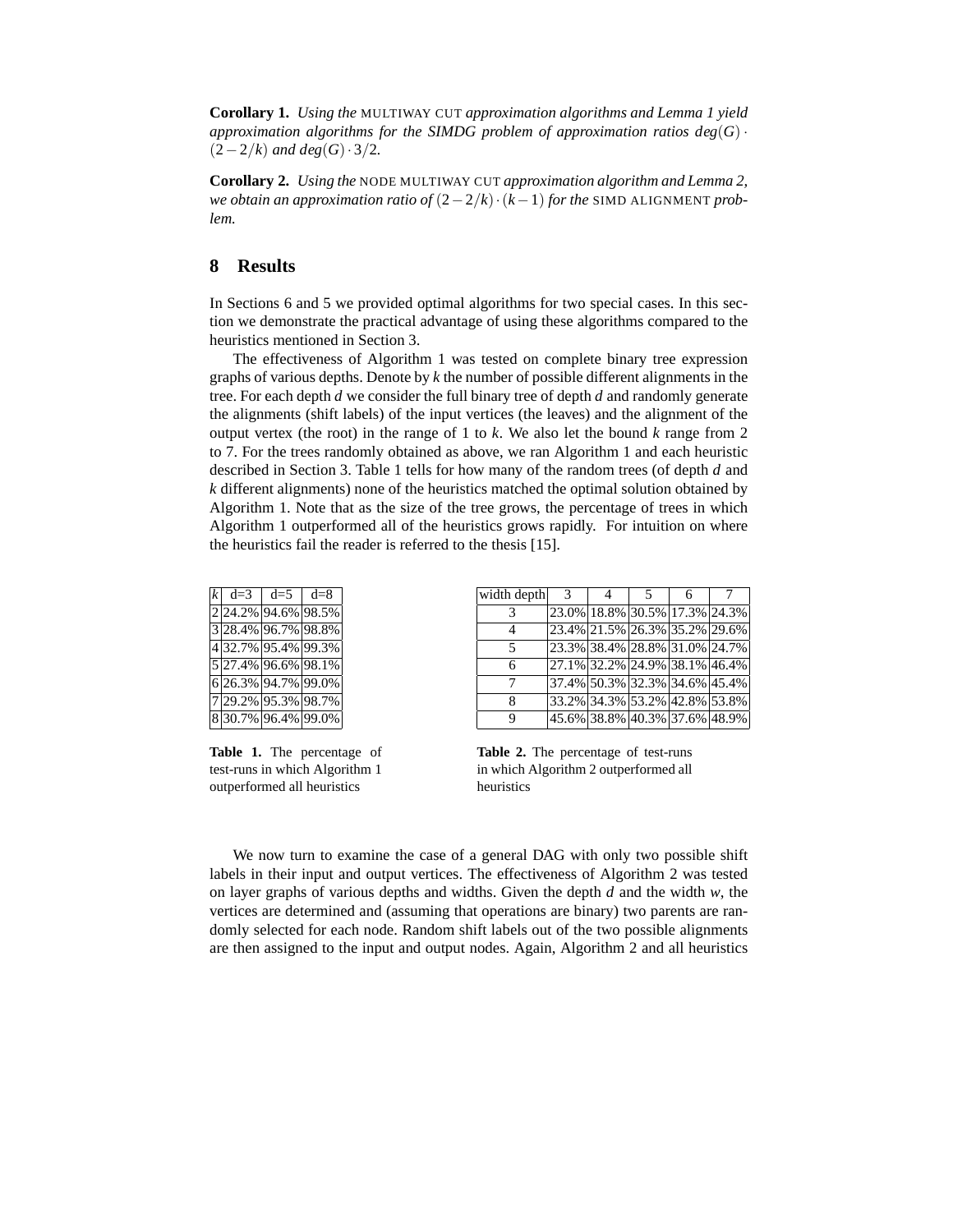were run on these randomly generated graphs and Table 2 shows the percentage of testruns in which the algorithm outperformed all the heuristics. Further discussion and an example on which the heuristics fail appear in the thesis.

Finally, in order to check the shifting overhead on the execution of a program, we ran a program containing a loop that repeatedly computes an expression on the AltiVec platform, with various numbers of iterations. The optimal solution imposes one shift on this expression, whereas the best heuristic imposes two. The percentage of running time difference grows as the number of iterations increases, steadying eventually around 6%. More details appear in the thesis [15].

## **9 Related Work**

There are two general approaches to optimizing code for SIMD architectures: the classical loop-based vectorization scheme [2] and the extraction of parallelism from acyclic code [19, 27]. Our scheme applies generally to the simdization of any expression, although due to the overheads associated with shifts it is more relevant to expressions that reside in loops, as in the loop-based scheme.

The work that is most closely related to ours is that of Eichenberger, Wu and O'Brien [14], which presents a set of heuristics for placing shifts in given expressions. These heuristics are described in Section 3. The study there first finds the shift schedule and then generates the relevant code. The shift schedule computed by our algorithms can be used to replace the first part of their study and feed their code generation to obtain more efficient code. A subsequent work [30] extends some of these heuristics to handle runtime alignment and alignment in the presence of length conversion operations.

Several compilers including VAST [28], GCC [21], compilers for SSE2 [3, 4] and VIS [8] provide re-alignment support using the Zero-Shift heuristic which shifts all arrays to alignment zero before each operation. Our work can be used to further improve the code generated by such compilers. Some SIMD architectures provide re-alignment capabilities without requiring explicit shift operations [22]. Such architectures do not suffer (or suffer less) from the SIMD ALIGNMENT problem. Additional related work concentrates on detection of misalignment and techniques to increase the number of aligned accesses[20]. Our work deals with minimizing the number of shifts given a set of misaligned accesses, and is complementary to these techniques.

More heuristics for a more general case have been recently proposed by Ren et al. [26]. Typically, an SIMD platform may allow more advanced operations than just shifts. For example, Altivec allows any general projection of elements from two registers into a third register. Ren et al. propose a heuristic method to deal with streams of strides greater than one. This is an important related task that we do not consider here.

In [12, 6, 17, 7] an interesting similar, yet different, problem is considered. They consider the efficient distribution of data to a set of distributed processors so that the communication required to compute the given program expressions is minimized. The distribution of array elements is restricted to affine transformations. There is a cost for communication if during an operation a processor has to access array cells that are not included in the data distributed to this processor. On one hand, this problem generalizes ours as shifts are a special case of general communication, and putting array entries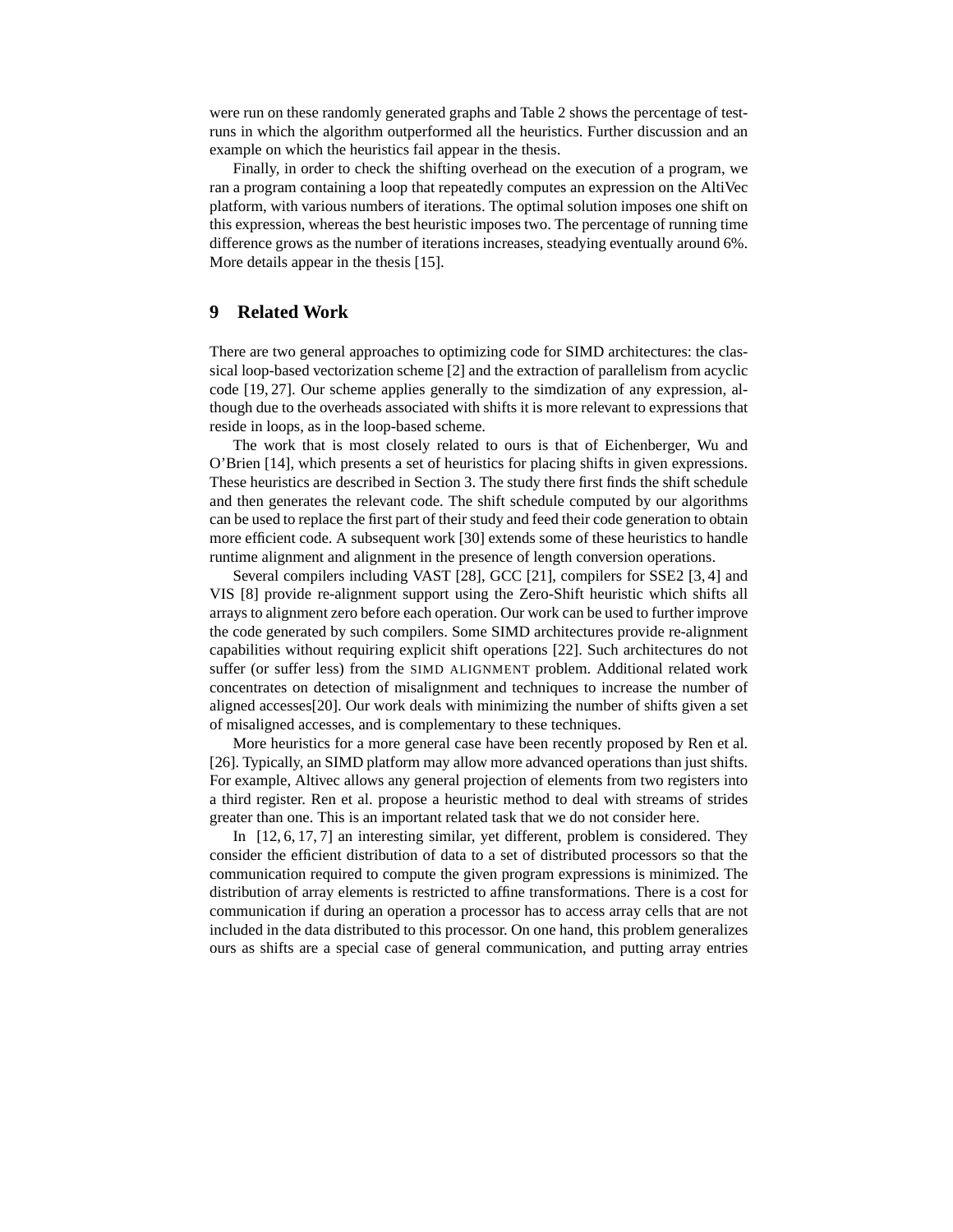in subsequent locations in memory is a special case of affine transformations on array entries. However, these works assume a severe restriction which makes their case very different than ours in practice. They assume no copies are made, so if data is moved it cannot be used in the original location (unless moved back again). In contrast, we assume that once a shift has been executed the data stream can be used both in its shifted form and in its original form without paying any extra cost. The inability to use streams in this manner is crucial to several positive and negative results, and in particular to NP-Hardness proofs [12]. Furthermore, the ability to parallelize communication and computation costs is crucial to NP-Hardness proofs [5] but is not relevant to our model. Thus, these hardness results do not directly apply to our problem. Another difference which is less crucial but should be noted when comparing the results is that we assume predetermined alignments of the arrays, whereas these papers assume that they can set the alignment of the involved arrays. This assumption always allows a no-shift solution to a single-appearance tree expression. Such a solution does not always exist in our formulation.

### **10 Conclusion**

Various challenging problems stand in the way of effective optimizations for vector platforms. In this paper we focused on the SIMD ALIGNMENT problem. In most previous work simdization was studied assuming the input streams are all aligned. This is not the case in practice. Previous study of the SIMD ALIGNMENT problem offered heuristics, with no guarantees on the quality of the obtained solution. In this paper we present two novel efficient algorithms that solve the SIMD ALIGNMENT problem optimally for two important special cases. For the case in which the input expression has only two distinct alignments we present an algorithm that finds an optimal solution by solving the well known MINIMUM NODE S-T CUT problem. For the case where the input expression is a tree containing each array only once, we presented an algorithm that finds an optimal solution using dynamic programming. These two special cases cover many practical instances of the SIMD ALIGNMENT problem.

## **References**

- 1. R. K. Ahuja, T. L. Magnanti, and J. B. Orlin. *Network flows*. Prentice Hall, 1993.
- 2. R. Allen and K. Kennedy. *Optimizing Compilers for Modern Architectures*. Morgan Kaufmann, 2001.
- 3. A. Bik. *The Software Vectorization Handbook: Applying Multimedia Extensions for Maximum Performance*. Intel Press, June 2004.
- 4. A. Bik, M. Girkar, P. M. Grey, and X. Tian. Automatic intra-register vectorization for the intel architecture. *International J. of Parallel Programming*, 2:65–98, April 2002.
- 5. V. Bouchitt'e, P. Boulet, A. Darte, and Y. Robert. Evaluating array expressions on massively parallel machines with communication/computation overlap, 1995.
- 6. S. Chatterjee, J. R. Gilbert, R. Schreiber, and S.-H. Teng. Automatic array alignment in data-parallel programs. In *Proceedings of POPL*, pages 16–28. ACM Press, 1993.
- 7. S. Chatterjee, J. R. Gilbert, R. Schreiber, and S.-H. Teng. Optimal evaluation of array expressions on massively parallel machines. *ACM Trans. Program. Lang. Syst.*, 17(1):123–156, 1995.